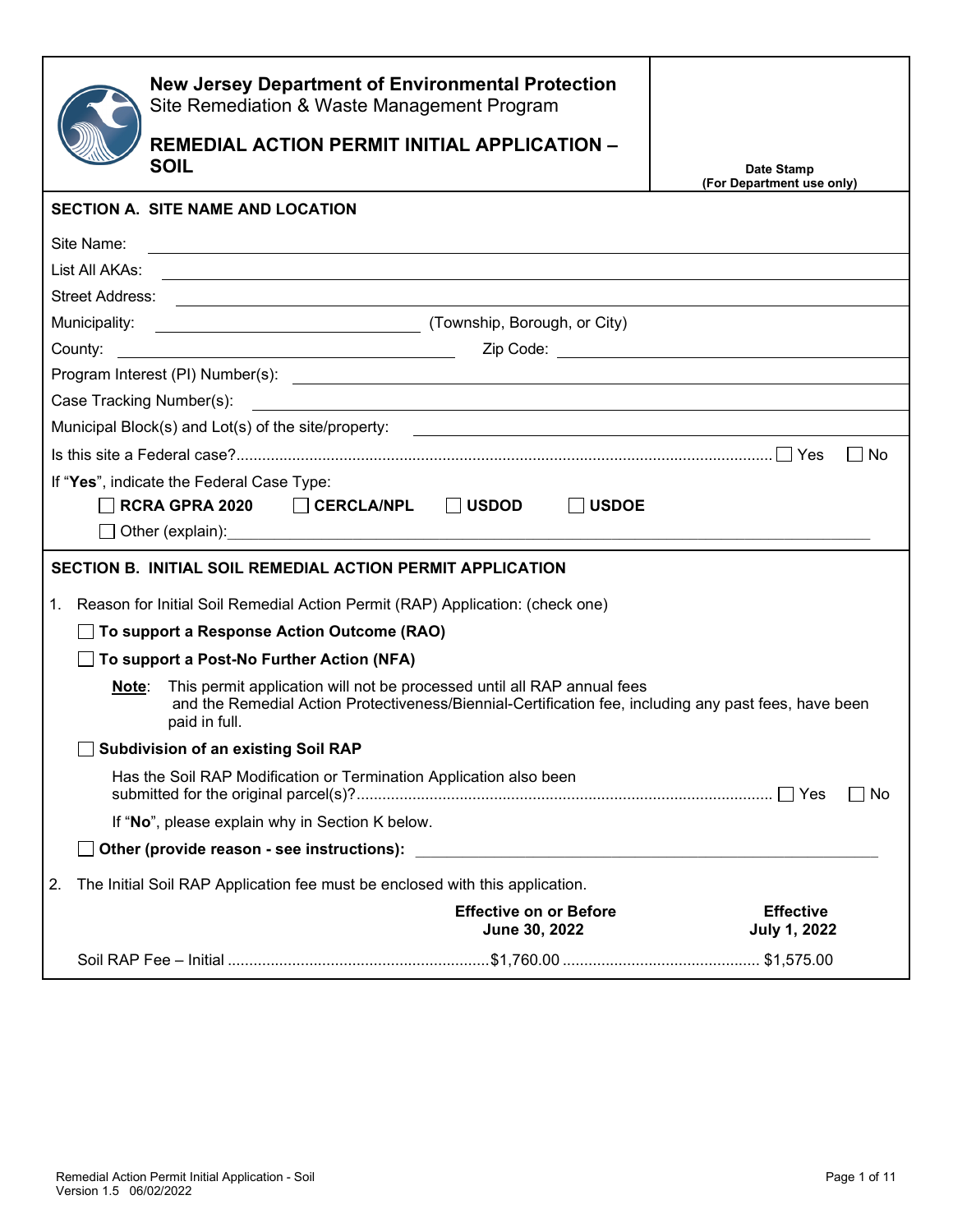| <b>SECTION C. FEE BILLING CONTACT PERSON</b>                                                                                                                                                                                                                                            |          |                              |  |  |  |
|-----------------------------------------------------------------------------------------------------------------------------------------------------------------------------------------------------------------------------------------------------------------------------------------|----------|------------------------------|--|--|--|
|                                                                                                                                                                                                                                                                                         |          |                              |  |  |  |
| First Name of Contact: _________________________________                                                                                                                                                                                                                                |          |                              |  |  |  |
|                                                                                                                                                                                                                                                                                         |          |                              |  |  |  |
|                                                                                                                                                                                                                                                                                         |          |                              |  |  |  |
|                                                                                                                                                                                                                                                                                         |          |                              |  |  |  |
|                                                                                                                                                                                                                                                                                         |          | Zip Code: __________________ |  |  |  |
|                                                                                                                                                                                                                                                                                         |          |                              |  |  |  |
| SECTION D. PERSON RESPONSIBLE FOR CONDUCTING THE REMEDIATION – CO-PERMITTEE                                                                                                                                                                                                             |          |                              |  |  |  |
| □ Addendum for additional Person Responsible for Conducting the Remediation has been completed.                                                                                                                                                                                         |          |                              |  |  |  |
|                                                                                                                                                                                                                                                                                         |          |                              |  |  |  |
|                                                                                                                                                                                                                                                                                         |          |                              |  |  |  |
|                                                                                                                                                                                                                                                                                         |          |                              |  |  |  |
|                                                                                                                                                                                                                                                                                         |          |                              |  |  |  |
|                                                                                                                                                                                                                                                                                         |          |                              |  |  |  |
|                                                                                                                                                                                                                                                                                         |          |                              |  |  |  |
| Email Address: 2008. 2009. 2009. 2009. 2010. 2010. 2010. 2010. 2010. 2010. 2010. 2010. 2010. 2010. 2010. 2010                                                                                                                                                                           |          |                              |  |  |  |
| □ Check the box if the Person Responsible for Conducting the Remediation is the Primary Contact for Permit Compliance                                                                                                                                                                   |          |                              |  |  |  |
| SECTION E. CURRENT OWNER OF THE SITE - CO-PERMITTEE                                                                                                                                                                                                                                     |          |                              |  |  |  |
| Addendum for additional Owner of the Site has been completed.                                                                                                                                                                                                                           |          |                              |  |  |  |
|                                                                                                                                                                                                                                                                                         |          |                              |  |  |  |
|                                                                                                                                                                                                                                                                                         |          |                              |  |  |  |
|                                                                                                                                                                                                                                                                                         |          |                              |  |  |  |
|                                                                                                                                                                                                                                                                                         | $Ext.$ : | Fax:                         |  |  |  |
|                                                                                                                                                                                                                                                                                         |          |                              |  |  |  |
|                                                                                                                                                                                                                                                                                         |          |                              |  |  |  |
|                                                                                                                                                                                                                                                                                         |          |                              |  |  |  |
| Check the box if the owner is the Primary Contact for Permit Compliance                                                                                                                                                                                                                 |          |                              |  |  |  |
| <b>SECTION F. ATTACHED DOCUMENTS</b>                                                                                                                                                                                                                                                    |          |                              |  |  |  |
| Attach the following documents: (Check all that apply)                                                                                                                                                                                                                                  |          |                              |  |  |  |
| Note: All electronic copies should be provided in Adobe PDF file format on a compact disc (CD).                                                                                                                                                                                         |          |                              |  |  |  |
| Hard copy and electronic copy of the Soil RAP Application using the current form on the NJDEP Website.<br>$\mathsf{L}$                                                                                                                                                                  |          |                              |  |  |  |
| Electronic copy of the Filed Deed Notice document (must be a separate Adobe PDF file) with book and page<br>numbers, which should include all associated attachments/exhibits.                                                                                                          |          |                              |  |  |  |
| Remedial Action Report (RAR) submitted through the online portal unless this application is related to a<br>Post-NFA Case. For Post-NFA Cases, submit an electronic copy of the RAR and any other pertinent reports/letters<br>(e.g., Remedial Action Workplan (RAW) Approval Letters). |          |                              |  |  |  |
| Provide the Licensed Site Document (LSD) Activity Number for the RAR online submission:                                                                                                                                                                                                 |          |                              |  |  |  |
|                                                                                                                                                                                                                                                                                         |          |                              |  |  |  |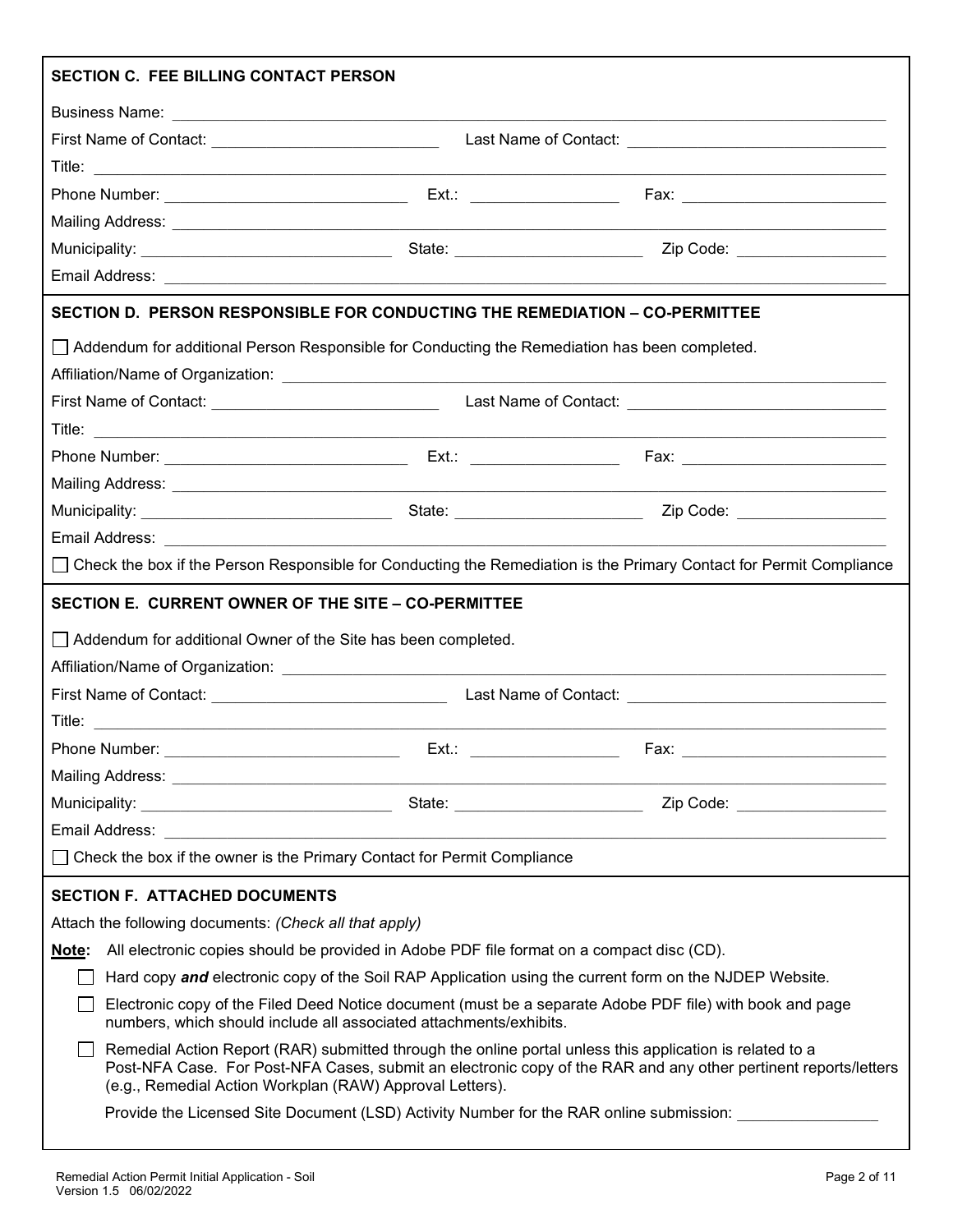| mechanism as the Financial Assurance, and the amendment to conform to the Financial Assurance format. |
|-------------------------------------------------------------------------------------------------------|
|                                                                                                       |
|                                                                                                       |
|                                                                                                       |
|                                                                                                       |
|                                                                                                       |
|                                                                                                       |
|                                                                                                       |
|                                                                                                       |
|                                                                                                       |
| $\Box$ No                                                                                             |
|                                                                                                       |
| $\vert$ $\vert$ No                                                                                    |
| No                                                                                                    |
| $\Box$ Yes $\Box$ No                                                                                  |
|                                                                                                       |
|                                                                                                       |
|                                                                                                       |
| No                                                                                                    |
|                                                                                                       |
| No                                                                                                    |
|                                                                                                       |
| No                                                                                                    |
|                                                                                                       |
|                                                                                                       |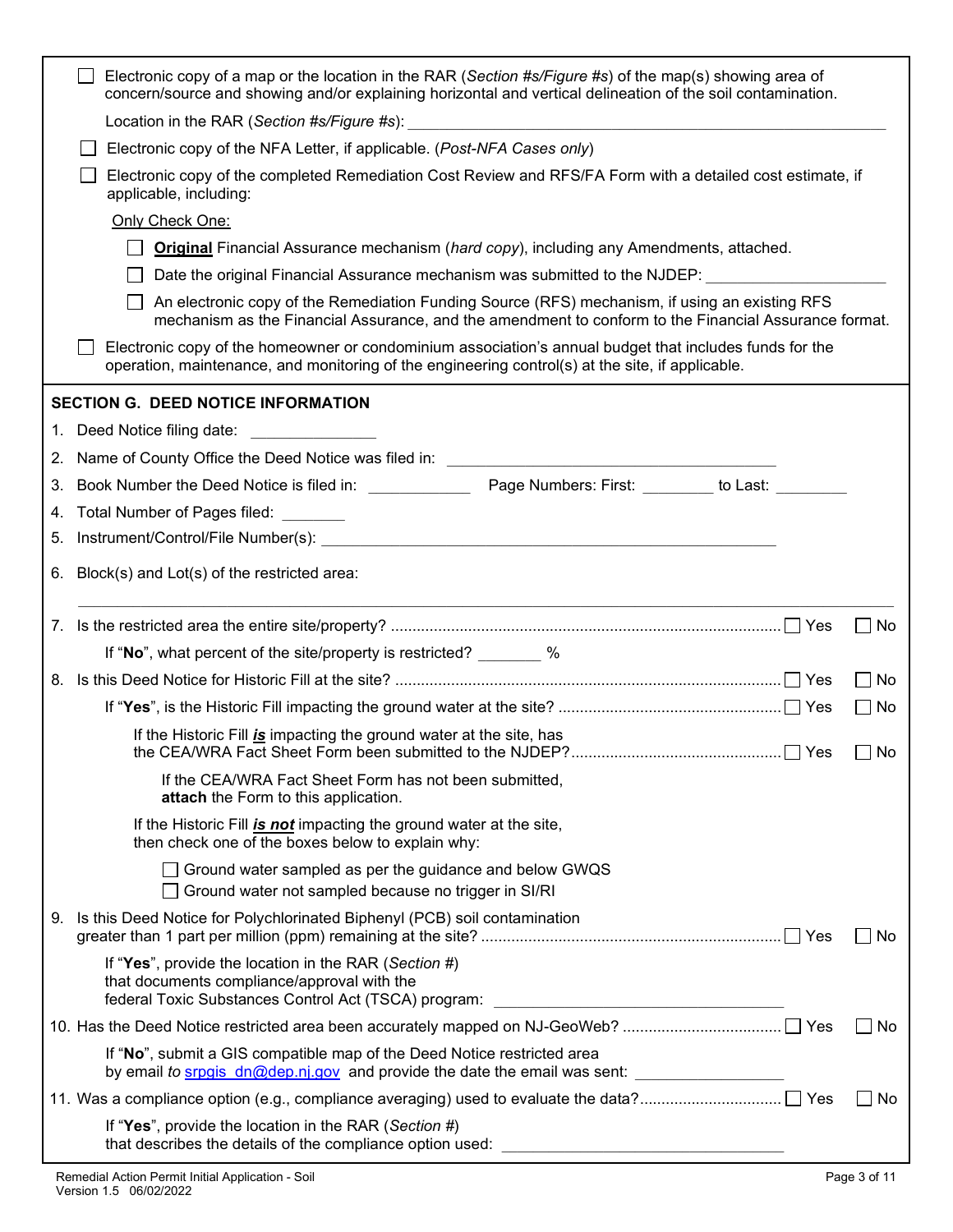|        | 12. Is the AOC for the Soil RAP Application limited only to historic fill or                                                                                                                                                                            | No<br>$\blacksquare$           |
|--------|---------------------------------------------------------------------------------------------------------------------------------------------------------------------------------------------------------------------------------------------------------|--------------------------------|
|        | If "Yes", questions #13 and 14 below may be skipped as the SRS-MGW exposure pathway does not apply.                                                                                                                                                     |                                |
|        | 13. Has soil sampling in the unsaturated zone revealed exceedances of the default Soil<br>Remediation Standards for the Migration to Ground Water (SRS-MGW) exposure pathway                                                                            | No                             |
|        | If "Yes", indicate how the MGW exposure pathway was addressed:                                                                                                                                                                                          |                                |
|        | Alternate Remediation Standard(s) (ARS) - MGW developed (e.g., SWPE, SPLP, etc.)                                                                                                                                                                        |                                |
|        | Narrative ARS-MGW - Site Soil and Ground Water Data Evaluation [Highest concentration of<br>soil contamination is present at the water table and no impact to ground water above the GWRS<br>(no remediation for the MGW exposure pathway is required)] |                                |
|        | Narrative ARS-MGW - Immobile Chemical(s) Option                                                                                                                                                                                                         |                                |
|        | <b>Compliance Averaging/Attainment Demonstration</b>                                                                                                                                                                                                    |                                |
|        | Low Permeability/Impermeable Cap (See Question #14 below)                                                                                                                                                                                               |                                |
| Other: | <u> 1989 - Johann Stoff, amerikansk politiker (d. 1989)</u>                                                                                                                                                                                             |                                |
|        | Provide the location in the RAR (Section #) that addresses this issue:                                                                                                                                                                                  |                                |
|        |                                                                                                                                                                                                                                                         | $\Box$ No                      |
|        | If "Yes", provide the location in the RAR (Section #)                                                                                                                                                                                                   |                                |
|        | And check the appropriate box below and answer the corresponding questions:                                                                                                                                                                             |                                |
|        | $\Box$ VOCs with ground water contamination                                                                                                                                                                                                             |                                |
|        |                                                                                                                                                                                                                                                         | No<br>$\overline{\phantom{a}}$ |
|        |                                                                                                                                                                                                                                                         | $\perp$<br>No                  |
|        | If "No", provide the location in the RAR (Section #)<br>that justifies the deviation from the capping of volatile<br>contaminants for the MGW exposure pathway guidance:                                                                                |                                |
|        | VOCs without ground water contamination                                                                                                                                                                                                                 |                                |
|        | Are the soil vapor sample concentrations below the Impact to Ground                                                                                                                                                                                     | No                             |
|        | If "No", provide the location in the RAR (Section #)<br>that justifies the deviation from the capping of volatile<br>contaminants for the MGW exposure pathway guidance:                                                                                |                                |
|        | Inorganics/SVOCs with ground water contamination                                                                                                                                                                                                        |                                |
|        |                                                                                                                                                                                                                                                         | No                             |
|        | If "No", provide the location in the RAR (Section #) that justifies<br>the deviation from the capping of inorganic and semi-<br>volatile contaminants for the MGW exposure pathway guidance:                                                            |                                |
|        | Inorganics/SVOCs without ground water contamination                                                                                                                                                                                                     |                                |
|        | Is there a minimum 2-foot clean soil buffer above the seasonal high-water table? □ Yes                                                                                                                                                                  | No<br>$\mathbf{I}$             |
|        | If "No", provide the location in the RAR (Section #) that justifies<br>the deviation from the capping of inorganic and semi-<br>volatile contaminants for the MGW exposure pathway guidance:                                                            |                                |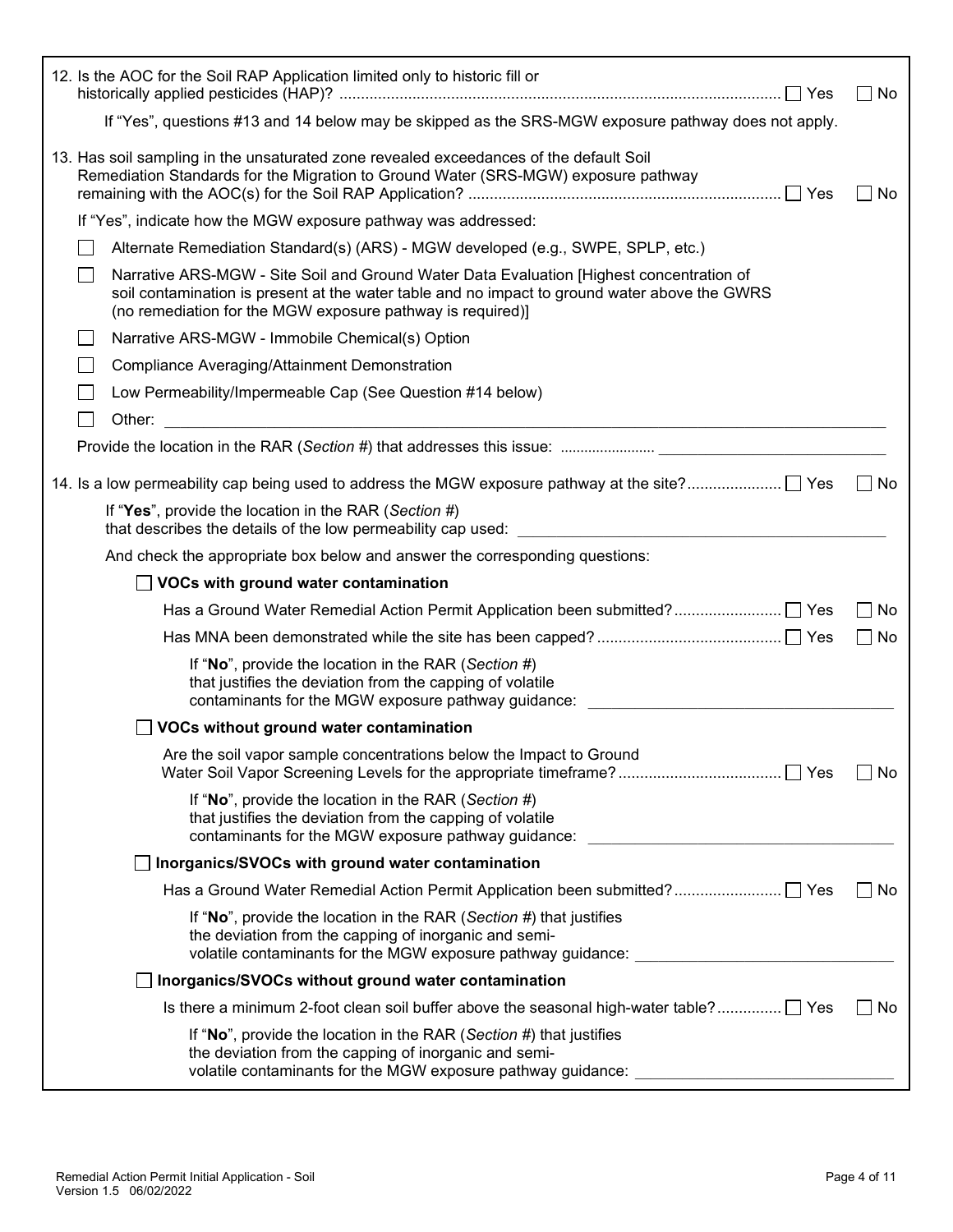| 15. In the following table, list all contaminants still present at the site/property that require the use of a Deed Notice (attach additional pages if needed). For<br>each contaminant indicate the highest concentration remaining at any depth, and the shallowest depth at which a concentration was detected above<br>standards, as measured to include the thickness of the cap. Note that the highest concentration and the shallowest depth can be from two different sampling<br>points. Do not attach tables from reports. |                                                                  |                                                 |                                                                                                                                                        |                                                                                                                                                         |                                                                                                                                |                                                                                                                                               |                                                                                                                                                                                  |
|--------------------------------------------------------------------------------------------------------------------------------------------------------------------------------------------------------------------------------------------------------------------------------------------------------------------------------------------------------------------------------------------------------------------------------------------------------------------------------------------------------------------------------------|------------------------------------------------------------------|-------------------------------------------------|--------------------------------------------------------------------------------------------------------------------------------------------------------|---------------------------------------------------------------------------------------------------------------------------------------------------------|--------------------------------------------------------------------------------------------------------------------------------|-----------------------------------------------------------------------------------------------------------------------------------------------|----------------------------------------------------------------------------------------------------------------------------------------------------------------------------------|
|                                                                                                                                                                                                                                                                                                                                                                                                                                                                                                                                      | If Historic Fill is present, check the appropriate box below:    |                                                 |                                                                                                                                                        |                                                                                                                                                         |                                                                                                                                |                                                                                                                                               |                                                                                                                                                                                  |
| □ Visually Characterized historic fill assumed to be contaminated but not sampled                                                                                                                                                                                                                                                                                                                                                                                                                                                    |                                                                  |                                                 |                                                                                                                                                        |                                                                                                                                                         |                                                                                                                                |                                                                                                                                               |                                                                                                                                                                                  |
|                                                                                                                                                                                                                                                                                                                                                                                                                                                                                                                                      | $\Box$ Historic fill sampled (provide soil sample results below) |                                                 |                                                                                                                                                        |                                                                                                                                                         |                                                                                                                                |                                                                                                                                               |                                                                                                                                                                                  |
| <b>Contaminant</b>                                                                                                                                                                                                                                                                                                                                                                                                                                                                                                                   | <b>Highest</b><br>Concentration*<br>(mg/kg)                      | <b>Shallowest</b><br><b>Depth</b><br>(feet bgs) | <b>Residential</b><br><b>Soil</b><br><b>Remediation</b><br><b>Standard for</b><br>the Ingestion-<br><b>Dermal</b><br><b>Exposure</b><br><b>Pathway</b> | Non-<br><b>Residential</b><br>Soil<br><b>Remediation</b><br><b>Standard for</b><br>the Ingestion-<br><b>Dermal</b><br><b>Exposure</b><br><b>Pathway</b> | <b>Residential</b><br>Soil<br><b>Remediation</b><br><b>Standard for</b><br>the Inhalation<br><b>Exposure</b><br><b>Pathway</b> | Non-<br><b>Residential</b><br><b>Soil</b><br><b>Remediation</b><br><b>Standard for</b><br>the Inhalation<br><b>Exposure</b><br><b>Pathway</b> | <b>Soil Remediation</b><br><b>Standard/Alternative</b><br><b>Remediation</b><br><b>Standard for the</b><br><b>Migration to Ground</b><br><b>Water Exposure</b><br><b>Pathway</b> |
|                                                                                                                                                                                                                                                                                                                                                                                                                                                                                                                                      | $\overline{\phantom{a}}$                                         |                                                 |                                                                                                                                                        |                                                                                                                                                         |                                                                                                                                |                                                                                                                                               |                                                                                                                                                                                  |
|                                                                                                                                                                                                                                                                                                                                                                                                                                                                                                                                      | $\overline{\phantom{a}}$                                         |                                                 |                                                                                                                                                        |                                                                                                                                                         |                                                                                                                                |                                                                                                                                               |                                                                                                                                                                                  |
|                                                                                                                                                                                                                                                                                                                                                                                                                                                                                                                                      |                                                                  |                                                 |                                                                                                                                                        |                                                                                                                                                         |                                                                                                                                |                                                                                                                                               |                                                                                                                                                                                  |
|                                                                                                                                                                                                                                                                                                                                                                                                                                                                                                                                      | ▁                                                                |                                                 |                                                                                                                                                        |                                                                                                                                                         |                                                                                                                                |                                                                                                                                               |                                                                                                                                                                                  |
|                                                                                                                                                                                                                                                                                                                                                                                                                                                                                                                                      | $\overline{\phantom{a}}$                                         |                                                 |                                                                                                                                                        |                                                                                                                                                         |                                                                                                                                |                                                                                                                                               |                                                                                                                                                                                  |
|                                                                                                                                                                                                                                                                                                                                                                                                                                                                                                                                      |                                                                  |                                                 |                                                                                                                                                        |                                                                                                                                                         |                                                                                                                                |                                                                                                                                               |                                                                                                                                                                                  |
|                                                                                                                                                                                                                                                                                                                                                                                                                                                                                                                                      | $\Box$                                                           |                                                 |                                                                                                                                                        |                                                                                                                                                         |                                                                                                                                |                                                                                                                                               |                                                                                                                                                                                  |
|                                                                                                                                                                                                                                                                                                                                                                                                                                                                                                                                      | $\overline{\phantom{0}}$                                         |                                                 |                                                                                                                                                        |                                                                                                                                                         |                                                                                                                                |                                                                                                                                               |                                                                                                                                                                                  |
|                                                                                                                                                                                                                                                                                                                                                                                                                                                                                                                                      |                                                                  |                                                 |                                                                                                                                                        |                                                                                                                                                         |                                                                                                                                |                                                                                                                                               |                                                                                                                                                                                  |
|                                                                                                                                                                                                                                                                                                                                                                                                                                                                                                                                      | $\Box$                                                           |                                                 |                                                                                                                                                        |                                                                                                                                                         |                                                                                                                                |                                                                                                                                               |                                                                                                                                                                                  |
|                                                                                                                                                                                                                                                                                                                                                                                                                                                                                                                                      | $\Box$                                                           |                                                 |                                                                                                                                                        |                                                                                                                                                         |                                                                                                                                |                                                                                                                                               |                                                                                                                                                                                  |
|                                                                                                                                                                                                                                                                                                                                                                                                                                                                                                                                      |                                                                  |                                                 |                                                                                                                                                        |                                                                                                                                                         |                                                                                                                                |                                                                                                                                               |                                                                                                                                                                                  |
|                                                                                                                                                                                                                                                                                                                                                                                                                                                                                                                                      | $\Box$                                                           |                                                 |                                                                                                                                                        |                                                                                                                                                         |                                                                                                                                |                                                                                                                                               |                                                                                                                                                                                  |
|                                                                                                                                                                                                                                                                                                                                                                                                                                                                                                                                      | $\Box$                                                           |                                                 |                                                                                                                                                        |                                                                                                                                                         |                                                                                                                                |                                                                                                                                               |                                                                                                                                                                                  |
|                                                                                                                                                                                                                                                                                                                                                                                                                                                                                                                                      |                                                                  |                                                 |                                                                                                                                                        |                                                                                                                                                         |                                                                                                                                |                                                                                                                                               |                                                                                                                                                                                  |
|                                                                                                                                                                                                                                                                                                                                                                                                                                                                                                                                      | $\Box$                                                           |                                                 |                                                                                                                                                        |                                                                                                                                                         |                                                                                                                                |                                                                                                                                               |                                                                                                                                                                                  |

\*<br>Check the box if the number entered is not the highest concentration, but was the result of a compliance option (e.g., compliance averaging to meet Non-Residential Remediation Standard).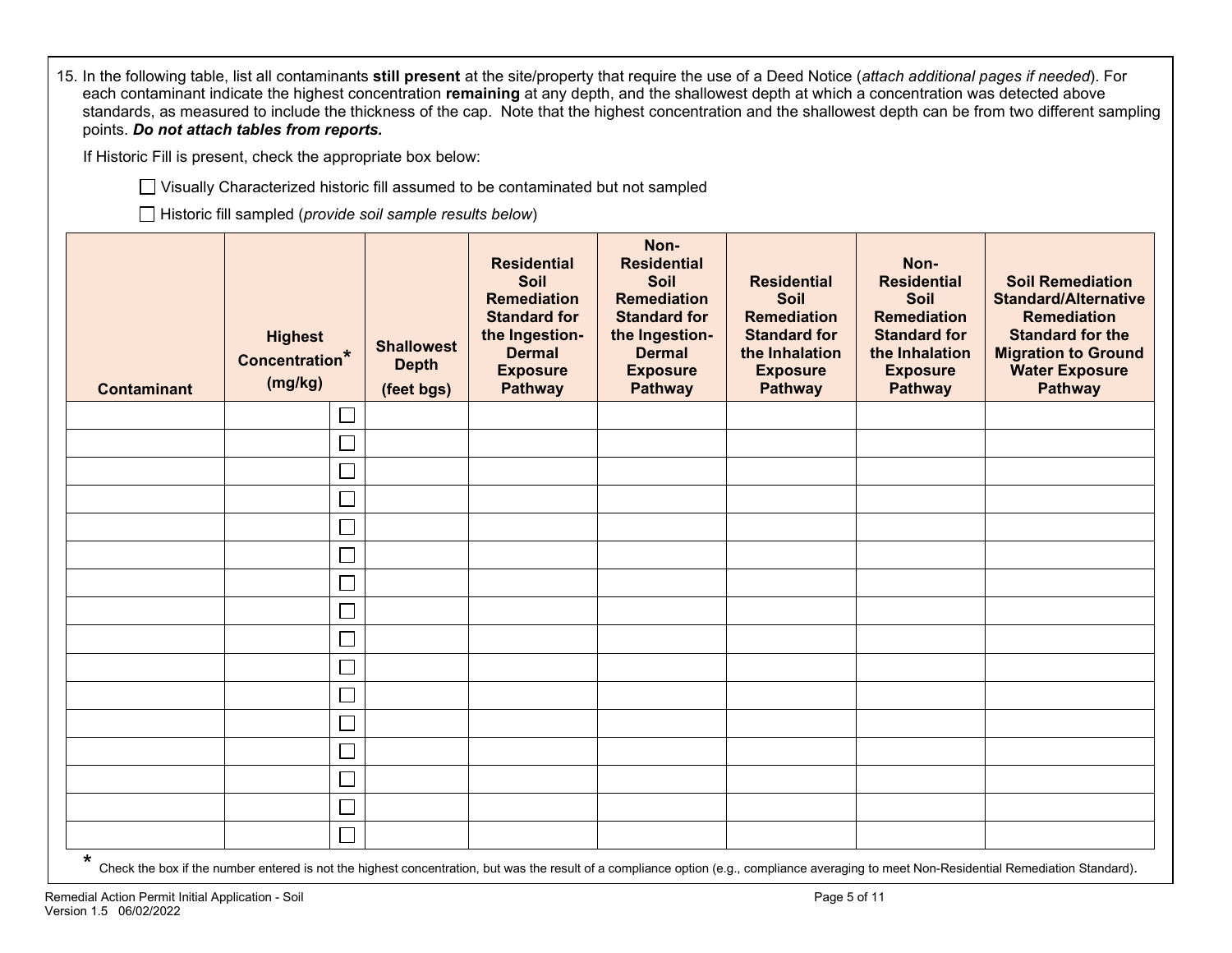|                                                                                | SECTION H. ENGINEERING CONTROL (Only complete this Section if an engineering control is in place.)                      |                  |                                                                                                                        |                                |  |  |
|--------------------------------------------------------------------------------|-------------------------------------------------------------------------------------------------------------------------|------------------|------------------------------------------------------------------------------------------------------------------------|--------------------------------|--|--|
| 1. Current Land Use for the Engineering Controlled Area (check all that apply) |                                                                                                                         |                  |                                                                                                                        |                                |  |  |
| Industrial<br>Residential<br>Commercial<br><b>Government Facility</b>          | Park or Recreational Use<br>$\Box$ Agricultural<br>Road/Right of Way<br>School                                          |                  | □ Child Care Center<br>$\Box$ Hospital<br>$\exists$ Vacant<br>Other: <b>William Street Street Street Street Street</b> |                                |  |  |
|                                                                                | 2. If school, childcare, or residential was checked above, was a presumptive remedy                                     |                  |                                                                                                                        | N/A                            |  |  |
|                                                                                | If "No", when was the alternate remedy approved by the NJDEP?                                                           |                  |                                                                                                                        |                                |  |  |
|                                                                                | 3. Identify below the materials used for the engineering control(s) that are contained in Exhibit C of the Deed Notice. |                  |                                                                                                                        |                                |  |  |
| Area                                                                           | <b>Engineering Control</b><br><b>Description</b>                                                                        | <b>Thickness</b> | <b>Units</b>                                                                                                           | <b>Inspection</b><br>frequency |  |  |
|                                                                                |                                                                                                                         |                  |                                                                                                                        |                                |  |  |
|                                                                                |                                                                                                                         |                  |                                                                                                                        |                                |  |  |
|                                                                                |                                                                                                                         |                  |                                                                                                                        |                                |  |  |
|                                                                                |                                                                                                                         |                  |                                                                                                                        |                                |  |  |
|                                                                                |                                                                                                                         |                  |                                                                                                                        |                                |  |  |
|                                                                                |                                                                                                                         |                  |                                                                                                                        |                                |  |  |
|                                                                                |                                                                                                                         |                  |                                                                                                                        |                                |  |  |
|                                                                                |                                                                                                                         |                  |                                                                                                                        |                                |  |  |
|                                                                                |                                                                                                                         |                  |                                                                                                                        |                                |  |  |
|                                                                                |                                                                                                                         |                  |                                                                                                                        |                                |  |  |
|                                                                                |                                                                                                                         |                  |                                                                                                                        |                                |  |  |
|                                                                                |                                                                                                                         |                  |                                                                                                                        |                                |  |  |
|                                                                                |                                                                                                                         |                  |                                                                                                                        |                                |  |  |
|                                                                                |                                                                                                                         |                  |                                                                                                                        |                                |  |  |
|                                                                                |                                                                                                                         |                  |                                                                                                                        |                                |  |  |
|                                                                                |                                                                                                                         |                  |                                                                                                                        |                                |  |  |
|                                                                                |                                                                                                                         |                  |                                                                                                                        |                                |  |  |

Other, describe: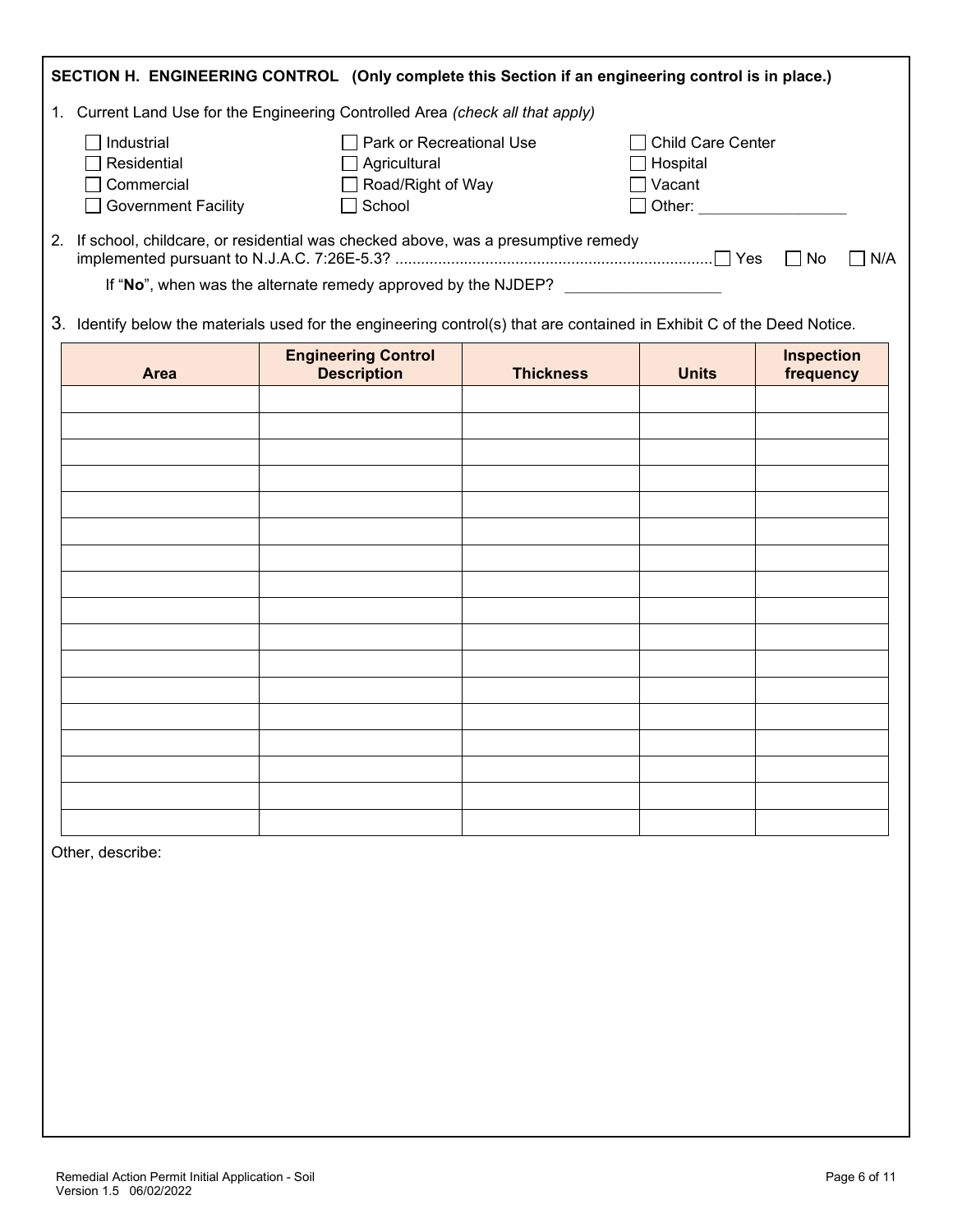|                                                                                                                                                                                                                                                                                                                                                                                                                                                                                                                                                                                                               | <b>SECTION I. FINANCIAL ASSURANCE</b>                                                                                                                                                                                                                                                                                                                                                                                                                                                                                                                                                                                    |  |  |  |  |
|---------------------------------------------------------------------------------------------------------------------------------------------------------------------------------------------------------------------------------------------------------------------------------------------------------------------------------------------------------------------------------------------------------------------------------------------------------------------------------------------------------------------------------------------------------------------------------------------------------------|--------------------------------------------------------------------------------------------------------------------------------------------------------------------------------------------------------------------------------------------------------------------------------------------------------------------------------------------------------------------------------------------------------------------------------------------------------------------------------------------------------------------------------------------------------------------------------------------------------------------------|--|--|--|--|
|                                                                                                                                                                                                                                                                                                                                                                                                                                                                                                                                                                                                               | No                                                                                                                                                                                                                                                                                                                                                                                                                                                                                                                                                                                                                       |  |  |  |  |
|                                                                                                                                                                                                                                                                                                                                                                                                                                                                                                                                                                                                               | If "No", proceed to the next section.                                                                                                                                                                                                                                                                                                                                                                                                                                                                                                                                                                                    |  |  |  |  |
|                                                                                                                                                                                                                                                                                                                                                                                                                                                                                                                                                                                                               | 2. Are any of the permittees exempt from establishing Financial Assurance<br>No.                                                                                                                                                                                                                                                                                                                                                                                                                                                                                                                                         |  |  |  |  |
|                                                                                                                                                                                                                                                                                                                                                                                                                                                                                                                                                                                                               | If "Yes", check the exemption(s) that applies:                                                                                                                                                                                                                                                                                                                                                                                                                                                                                                                                                                           |  |  |  |  |
|                                                                                                                                                                                                                                                                                                                                                                                                                                                                                                                                                                                                               | Person Responsible<br>Current<br>for Conducting the<br>Owner of<br>Remediation-<br>the $Site -$<br>Co-Permittee<br>Co-Permittee<br>Government entity (e.g., departments, agencies, and public universities)<br>A person not liable pursuant to the Spill Act that<br>purchased contaminated property before May 7, 2009<br>A person that conducted remediation at their primary<br>or secondary residence<br>Owner or operator of a child care center<br>Public school, private school, or charter school<br>Owner or operator of a small business responsible for<br>conducting remediation at the location of the site |  |  |  |  |
|                                                                                                                                                                                                                                                                                                                                                                                                                                                                                                                                                                                                               | If all of the permittees are exempt, proceed to the next section.                                                                                                                                                                                                                                                                                                                                                                                                                                                                                                                                                        |  |  |  |  |
|                                                                                                                                                                                                                                                                                                                                                                                                                                                                                                                                                                                                               | 3. Is the current owner of the site either a homeowner association or a condominium association<br>  No                                                                                                                                                                                                                                                                                                                                                                                                                                                                                                                  |  |  |  |  |
|                                                                                                                                                                                                                                                                                                                                                                                                                                                                                                                                                                                                               | If "Yes" and the association is identified in Section E of this RAP Application, an electronic<br>copy of the association's annual budget that includes funds for the operation, maintenance,<br>and monitoring of the engineering control(s) at the site should be attached as indicated in<br>Section F above.                                                                                                                                                                                                                                                                                                         |  |  |  |  |
|                                                                                                                                                                                                                                                                                                                                                                                                                                                                                                                                                                                                               | 4. Identify the estimated cost of the operation, maintenance, and monitoring of the                                                                                                                                                                                                                                                                                                                                                                                                                                                                                                                                      |  |  |  |  |
|                                                                                                                                                                                                                                                                                                                                                                                                                                                                                                                                                                                                               | $\Box$ No                                                                                                                                                                                                                                                                                                                                                                                                                                                                                                                                                                                                                |  |  |  |  |
|                                                                                                                                                                                                                                                                                                                                                                                                                                                                                                                                                                                                               | No                                                                                                                                                                                                                                                                                                                                                                                                                                                                                                                                                                                                                       |  |  |  |  |
|                                                                                                                                                                                                                                                                                                                                                                                                                                                                                                                                                                                                               | a. The amount of funds needed to operate, maintain, and monitor the engineering<br>control(s) at the site for 30 years (minimum of \$30,000 for a 30-year time frame);                                                                                                                                                                                                                                                                                                                                                                                                                                                   |  |  |  |  |
|                                                                                                                                                                                                                                                                                                                                                                                                                                                                                                                                                                                                               | b. The amount of funds in the RFS equals the amount of funds required to be<br>posted for RFS and Financial Assurance; and                                                                                                                                                                                                                                                                                                                                                                                                                                                                                               |  |  |  |  |
|                                                                                                                                                                                                                                                                                                                                                                                                                                                                                                                                                                                                               | c. The RFS is not in the form of a self-guarantee.                                                                                                                                                                                                                                                                                                                                                                                                                                                                                                                                                                       |  |  |  |  |
|                                                                                                                                                                                                                                                                                                                                                                                                                                                                                                                                                                                                               |                                                                                                                                                                                                                                                                                                                                                                                                                                                                                                                                                                                                                          |  |  |  |  |
|                                                                                                                                                                                                                                                                                                                                                                                                                                                                                                                                                                                                               |                                                                                                                                                                                                                                                                                                                                                                                                                                                                                                                                                                                                                          |  |  |  |  |
| As indicated in Section F above, an electronic copy of the completed Remediation Cost Review and RFS/FA Form<br>should be attached. Also, please be sure to provide one of the following as indicated in Section F above: attach the<br>original Financial Assurance mechanism (hard copy), including any Amendments, to the Soil RAP Application; the date<br>the original Financial Assurance mechanism was submitted to the NJDEP; or an electronic copy of the existing RFS<br>mechanism that is being used as the Financial Assurance and the amendment to conform to the Financial Assurance<br>format. |                                                                                                                                                                                                                                                                                                                                                                                                                                                                                                                                                                                                                          |  |  |  |  |
|                                                                                                                                                                                                                                                                                                                                                                                                                                                                                                                                                                                                               | 7. What is the Financial Assurance Mechanism? (Check all that apply)                                                                                                                                                                                                                                                                                                                                                                                                                                                                                                                                                     |  |  |  |  |
|                                                                                                                                                                                                                                                                                                                                                                                                                                                                                                                                                                                                               | $\Box$ Remediation Trust Fund<br>Line of Credit<br><b>Surety Bond</b><br><b>Environmental Insurance Policy</b><br>Letter of Credit<br>$\perp$                                                                                                                                                                                                                                                                                                                                                                                                                                                                            |  |  |  |  |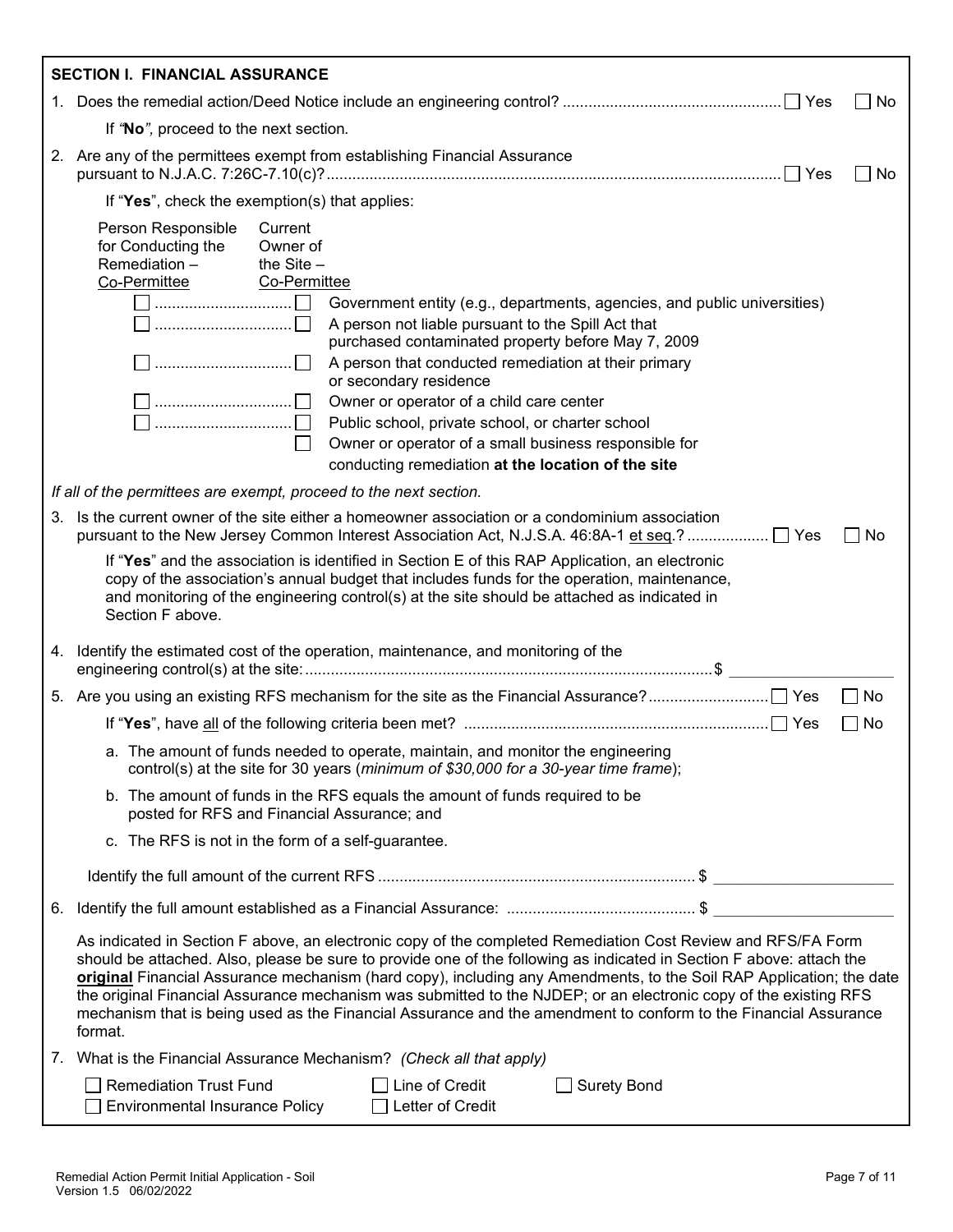| 8. Contact information at the financial institution for the Financial Assurance: |                                                                                                                                                                                                                                                                                                                                                                                                                           |  |  |  |        |
|----------------------------------------------------------------------------------|---------------------------------------------------------------------------------------------------------------------------------------------------------------------------------------------------------------------------------------------------------------------------------------------------------------------------------------------------------------------------------------------------------------------------|--|--|--|--------|
|                                                                                  |                                                                                                                                                                                                                                                                                                                                                                                                                           |  |  |  |        |
|                                                                                  |                                                                                                                                                                                                                                                                                                                                                                                                                           |  |  |  |        |
|                                                                                  |                                                                                                                                                                                                                                                                                                                                                                                                                           |  |  |  |        |
|                                                                                  |                                                                                                                                                                                                                                                                                                                                                                                                                           |  |  |  |        |
|                                                                                  |                                                                                                                                                                                                                                                                                                                                                                                                                           |  |  |  |        |
|                                                                                  |                                                                                                                                                                                                                                                                                                                                                                                                                           |  |  |  |        |
|                                                                                  | <b>SECTION J. VAPOR INTRUSION SUMMARY</b>                                                                                                                                                                                                                                                                                                                                                                                 |  |  |  |        |
|                                                                                  | 1. Are there any buildings with an Indeterminate Vapor Intrusion Pathway status                                                                                                                                                                                                                                                                                                                                           |  |  |  | l INo  |
|                                                                                  | If "Yes", provide the location in the RAR (Section # and Figure #)                                                                                                                                                                                                                                                                                                                                                        |  |  |  |        |
|                                                                                  | 2. Is there soil gas contamination above the Soil Gas Screening Levels beneath any<br>buildings that require long-term monitoring as a result of this soil contamination and                                                                                                                                                                                                                                              |  |  |  | l INo  |
|                                                                                  | If "Yes", provide the location in the RAR (Section # and Figure #)                                                                                                                                                                                                                                                                                                                                                        |  |  |  |        |
|                                                                                  | Attach an electronic copy of the Vapor Intrusion Long-Term Monitoring Plan.                                                                                                                                                                                                                                                                                                                                               |  |  |  |        |
| 3.                                                                               | Are any vapor intrusion engineering controls/mitigation systems currently installed at any<br>buildings as a result of this soil contamination (and not ground water contamination) that                                                                                                                                                                                                                                  |  |  |  | l I No |
|                                                                                  | If "Yes", indicate the type of engineering control that was implemented: (check all that apply)                                                                                                                                                                                                                                                                                                                           |  |  |  |        |
|                                                                                  | Subsurface Depressurization System<br>□ Subsurface Ventilation System<br>Soil Vapor Extraction System<br>$\Box$ HVAC Positive Pressure<br>$\Box$ Other (specify):                                                                                                                                                                                                                                                         |  |  |  |        |
|                                                                                  | Attach an electronic copy of the Operation, Maintenance, and Monitoring (OMM) Plan for the vapor intrusion<br>engineering control(s)/mitigation system(s). The OMM Plan should clearly identify the building(s) and/or structure(s)<br>and vapor intrusion engineering control(s)/mitigation system(s) that are in place (e.g., active or passive), including<br>the address and block and lot of each impacted property. |  |  |  |        |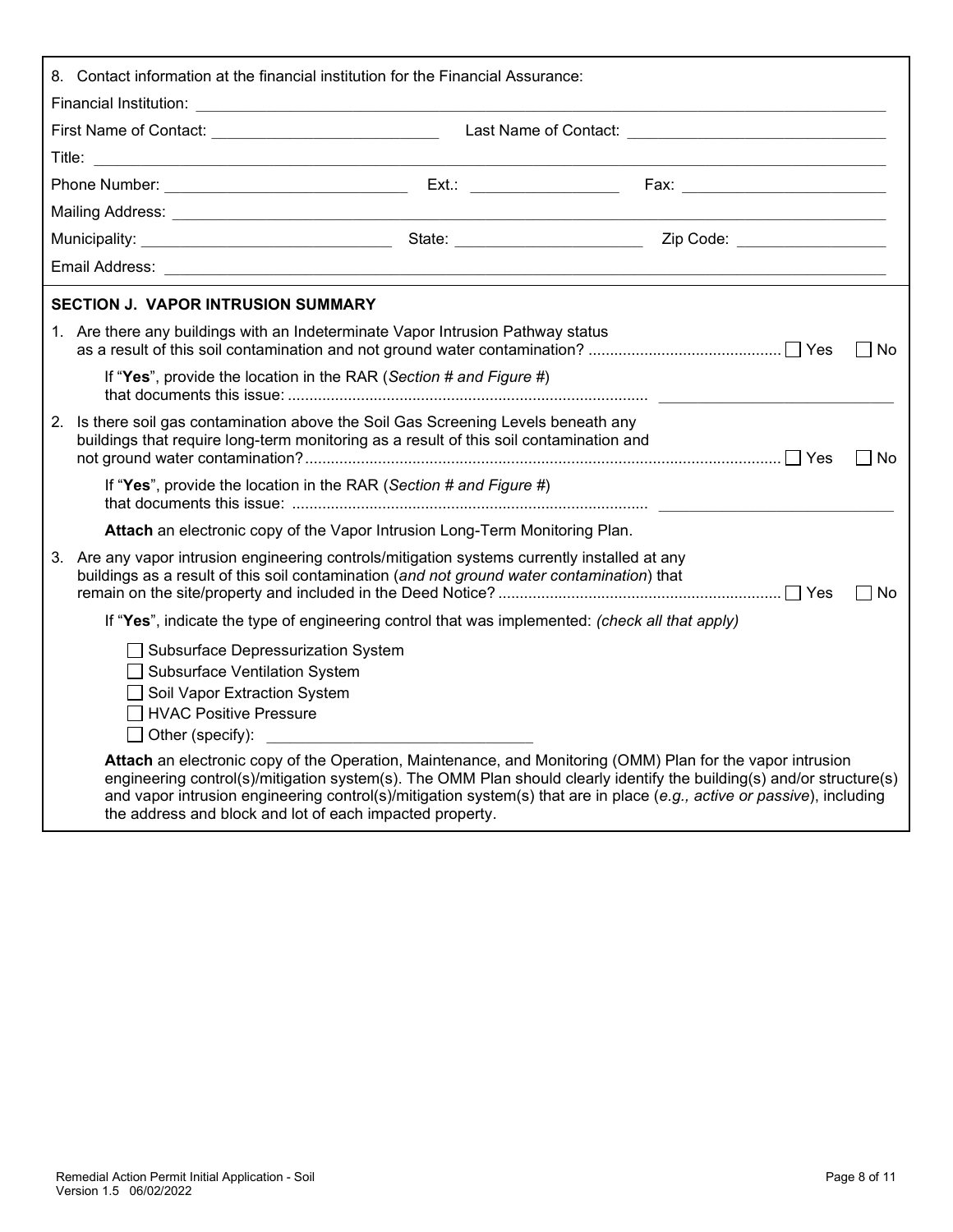#### **SECTION K. OTHER INFORMATION PROVIDED**

List any other pertinent information to support the Initial Soil RAP Application.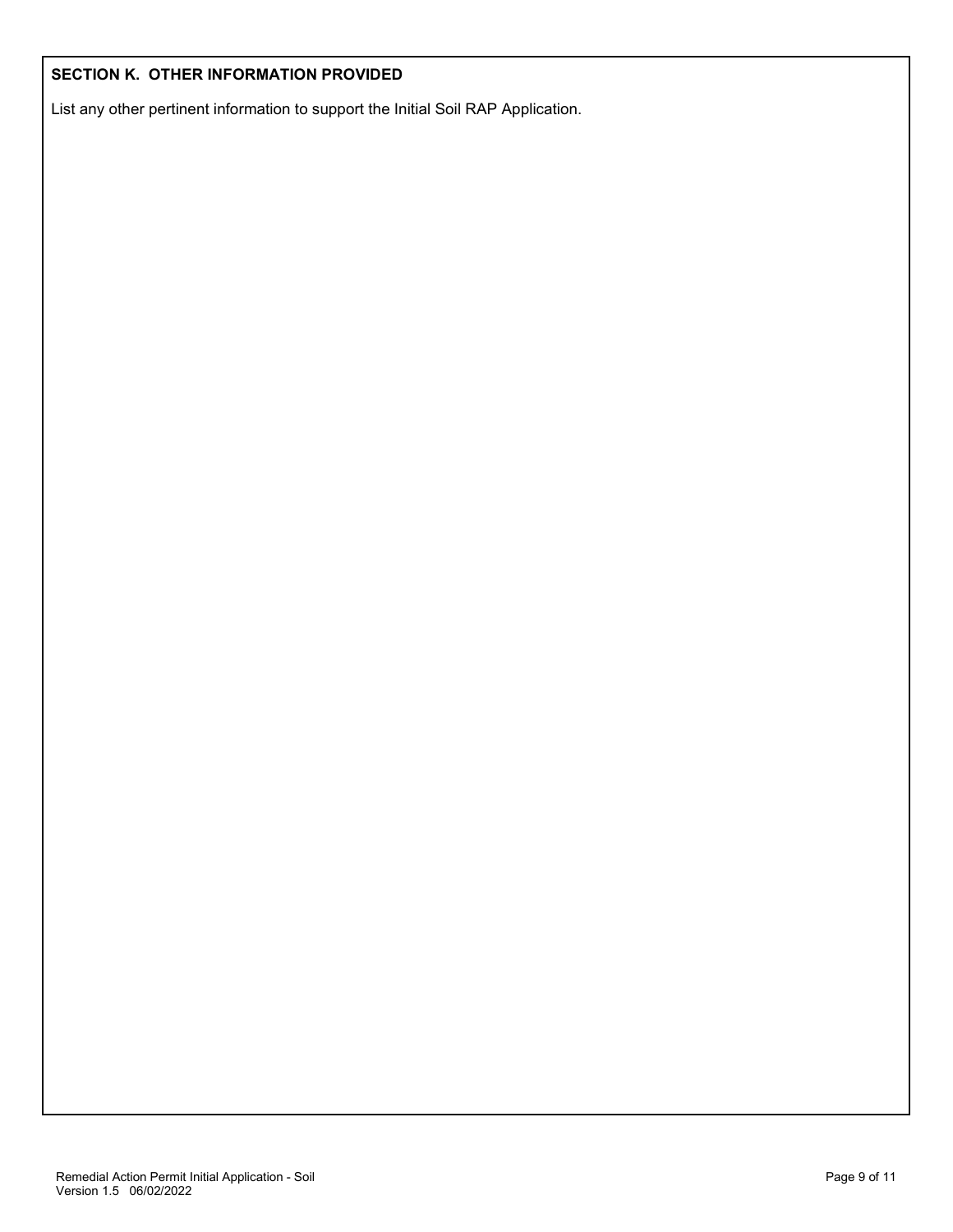| Full Legal Name of the Person Responsible for Conducting the Remediation:                                                                                                                                                                      | SECTION L. PERSON RESPONSIBLE FOR CONDUCTING THE REMEDIATION INFORMATION AND CERTIFICATION                                                                                                                                                                                                                                                                                                                                                                                                                                  |
|------------------------------------------------------------------------------------------------------------------------------------------------------------------------------------------------------------------------------------------------|-----------------------------------------------------------------------------------------------------------------------------------------------------------------------------------------------------------------------------------------------------------------------------------------------------------------------------------------------------------------------------------------------------------------------------------------------------------------------------------------------------------------------------|
| Representative First Name: _____________________________                                                                                                                                                                                       |                                                                                                                                                                                                                                                                                                                                                                                                                                                                                                                             |
|                                                                                                                                                                                                                                                |                                                                                                                                                                                                                                                                                                                                                                                                                                                                                                                             |
|                                                                                                                                                                                                                                                |                                                                                                                                                                                                                                                                                                                                                                                                                                                                                                                             |
|                                                                                                                                                                                                                                                |                                                                                                                                                                                                                                                                                                                                                                                                                                                                                                                             |
|                                                                                                                                                                                                                                                |                                                                                                                                                                                                                                                                                                                                                                                                                                                                                                                             |
|                                                                                                                                                                                                                                                |                                                                                                                                                                                                                                                                                                                                                                                                                                                                                                                             |
|                                                                                                                                                                                                                                                | This certification shall be signed by the person responsible for conducting the remediation who is submitting this notification<br>in accordance with Administrative Requirements for the Remediation of Contaminated Sites rule at N.J.A.C. 7:26C-1.5(a).                                                                                                                                                                                                                                                                  |
| I certify under penalty of law that I have personally examined and am familiar with the information submitted herein,<br>aware that if I knowingly direct or authorize the violation of any statute, I am personally liable for the penalties. | including all attached documents, and that based on my inquiry of those individuals immediately responsible for obtaining<br>the information, to the best of my knowledge, I believe that the submitted information is true, accurate and complete. I am<br>aware that there are significant civil penalties for knowingly submitting false, inaccurate or incomplete information and that I<br>am committing a crime of the fourth degree if I make a written false statement which I do not believe to be true. I am also |
|                                                                                                                                                                                                                                                |                                                                                                                                                                                                                                                                                                                                                                                                                                                                                                                             |
|                                                                                                                                                                                                                                                |                                                                                                                                                                                                                                                                                                                                                                                                                                                                                                                             |
|                                                                                                                                                                                                                                                |                                                                                                                                                                                                                                                                                                                                                                                                                                                                                                                             |
|                                                                                                                                                                                                                                                | Fax: _________________________                                                                                                                                                                                                                                                                                                                                                                                                                                                                                              |
| Mailing Address: Law Mailing Address: Law Mailing Address: Law Mailing Address: Law Mailing Address: Law Mailing Address: Law Mailing Address: Law Mailing Address: Law Mailing Address: Law Mailing Address: Law Mailing Addr                 |                                                                                                                                                                                                                                                                                                                                                                                                                                                                                                                             |
| City/Town:                                                                                                                                                                                                                                     | Zip Code:                                                                                                                                                                                                                                                                                                                                                                                                                                                                                                                   |
| Email Address:                                                                                                                                                                                                                                 |                                                                                                                                                                                                                                                                                                                                                                                                                                                                                                                             |
| This certification shall be signed by the person who owns the site and is submitting this notification in accordance with<br>Administrative Requirements for the Remediation of Contaminated Sites rule at N.J.A.C. 7:26C-1.5(a).              |                                                                                                                                                                                                                                                                                                                                                                                                                                                                                                                             |
| I certify under penalty of law that I have personally examined and am familiar with the information submitted herein,<br>aware that if I knowingly direct or authorize the violation of any statute, I am personally liable for the penalties. | including all attached documents, and that based on my inquiry of those individuals immediately responsible for obtaining<br>the information, to the best of my knowledge, I believe that the submitted information is true, accurate and complete. I am<br>aware that there are significant civil penalties for knowingly submitting false, inaccurate or incomplete information and that I<br>am committing a crime of the fourth degree if I make a written false statement which I do not believe to be true. I am also |
|                                                                                                                                                                                                                                                |                                                                                                                                                                                                                                                                                                                                                                                                                                                                                                                             |
|                                                                                                                                                                                                                                                |                                                                                                                                                                                                                                                                                                                                                                                                                                                                                                                             |
| Completed forms should be sent to:                                                                                                                                                                                                             |                                                                                                                                                                                                                                                                                                                                                                                                                                                                                                                             |
| Bureau of Case Assignment & Initial Notice<br>Site Remediation Program<br>NJ Department of Environmental Protection<br>401-05H<br>PO Box 420                                                                                                   |                                                                                                                                                                                                                                                                                                                                                                                                                                                                                                                             |

Remedial Action Permit Initial Application - Soil Page 10 of 11 Trenton, NJ 08625-0420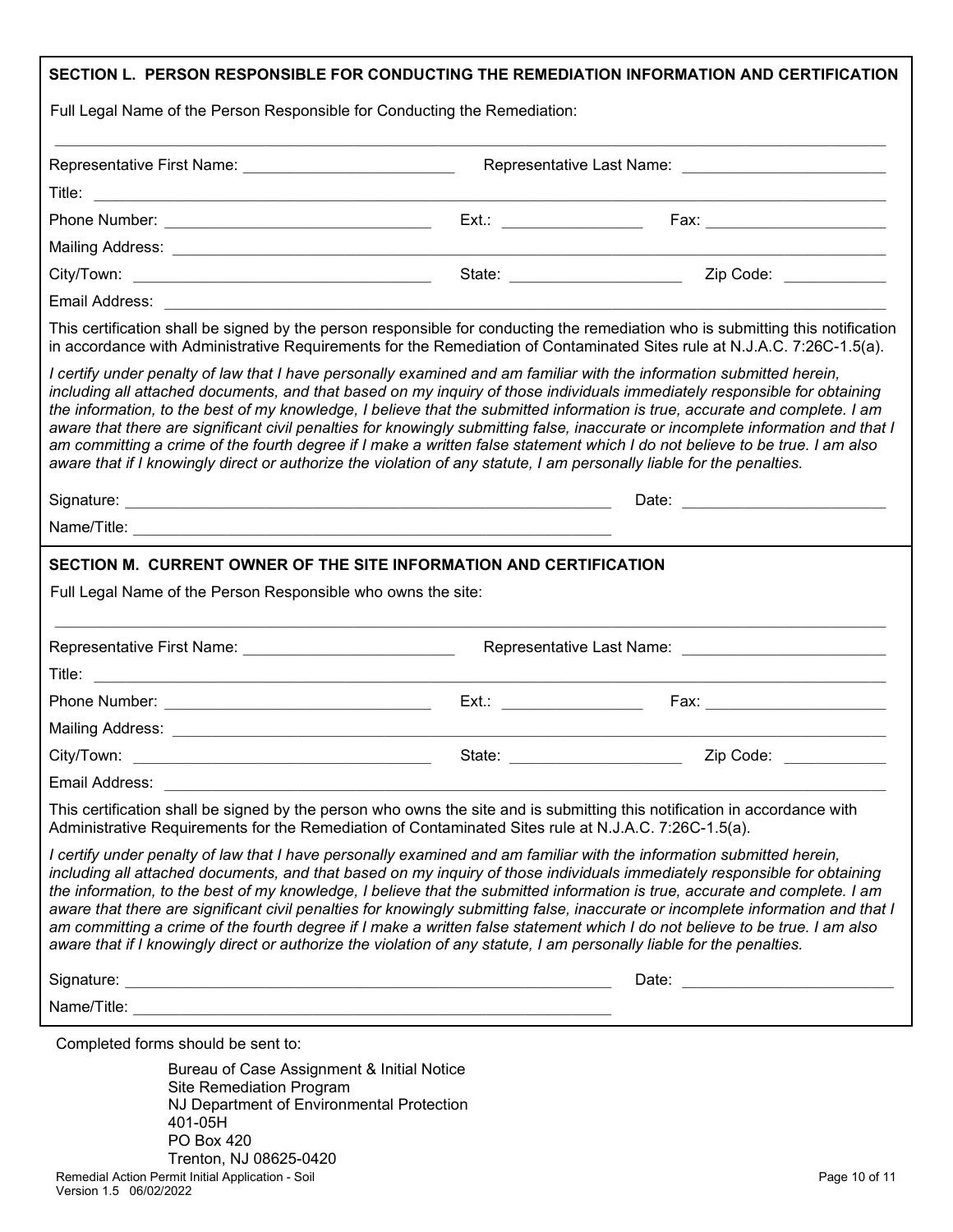| SECTION N. LICENSED SITE REMEDIATION PROFESSIONAL INFORMATION AND STATEMENT                                                                                                                                                                                                                             |                                                                                                                                                                                                                                                                                                                                                                                                                                                                                                                                                                                                                                                                                                                                                                                                                                                                                                                                                                                                                                                                                                                                |
|---------------------------------------------------------------------------------------------------------------------------------------------------------------------------------------------------------------------------------------------------------------------------------------------------------|--------------------------------------------------------------------------------------------------------------------------------------------------------------------------------------------------------------------------------------------------------------------------------------------------------------------------------------------------------------------------------------------------------------------------------------------------------------------------------------------------------------------------------------------------------------------------------------------------------------------------------------------------------------------------------------------------------------------------------------------------------------------------------------------------------------------------------------------------------------------------------------------------------------------------------------------------------------------------------------------------------------------------------------------------------------------------------------------------------------------------------|
| LSRP ID Number: ____________________________                                                                                                                                                                                                                                                            |                                                                                                                                                                                                                                                                                                                                                                                                                                                                                                                                                                                                                                                                                                                                                                                                                                                                                                                                                                                                                                                                                                                                |
|                                                                                                                                                                                                                                                                                                         |                                                                                                                                                                                                                                                                                                                                                                                                                                                                                                                                                                                                                                                                                                                                                                                                                                                                                                                                                                                                                                                                                                                                |
|                                                                                                                                                                                                                                                                                                         |                                                                                                                                                                                                                                                                                                                                                                                                                                                                                                                                                                                                                                                                                                                                                                                                                                                                                                                                                                                                                                                                                                                                |
|                                                                                                                                                                                                                                                                                                         |                                                                                                                                                                                                                                                                                                                                                                                                                                                                                                                                                                                                                                                                                                                                                                                                                                                                                                                                                                                                                                                                                                                                |
|                                                                                                                                                                                                                                                                                                         | Zip Code: _________________                                                                                                                                                                                                                                                                                                                                                                                                                                                                                                                                                                                                                                                                                                                                                                                                                                                                                                                                                                                                                                                                                                    |
|                                                                                                                                                                                                                                                                                                         |                                                                                                                                                                                                                                                                                                                                                                                                                                                                                                                                                                                                                                                                                                                                                                                                                                                                                                                                                                                                                                                                                                                                |
| N.J.S.A. 58:10B-1.3b(1) and (2).                                                                                                                                                                                                                                                                        | This statement shall be signed by the LSRP who is submitting this notification in accordance with N.J.S.A. 58:10C-14, and                                                                                                                                                                                                                                                                                                                                                                                                                                                                                                                                                                                                                                                                                                                                                                                                                                                                                                                                                                                                      |
| reports related thereto.                                                                                                                                                                                                                                                                                | (1) I certify, as a Licensed Site Remediation Professional authorized pursuant to N.J.S.A. 58:10C-1 et seq. to conduct<br>business in New Jersey, that for the remediation described in this submission, and all attachments included in this<br>submission, I personally: Managed, supervised, or performed the remediation conducted at this site that is described in<br>this submission, and all attachments included in this submission; and/or periodically reviewed and evaluated the work<br>performed by other persons that forms the basis for the information in this submission; and/or completed the work of<br>another site remediation professional, licensed or not, after having: (1) reviewed all available documentation on which I<br>relied; (2) conducted a site visit and observed the then-current conditions and verified the status of as much of the work<br>as was reasonably observable; and (3)concluded, in the exercise of my independent professional judgment, that there<br>was sufficient information upon which to complete any additional phase of remediation and prepare workplans and |
| $(2)$ I certify:<br>That I have read this submission and all attachments to this submission;<br>$\bullet$<br>$\bullet$<br>remediation professionals provided in N.J.S.A. 58:10C-16;<br>$\bullet$<br>requirements in N.J.S.A. 58:10C-14.c;<br>$\bullet$<br>N.J.A.C. 7:26I; and<br>$\bullet$<br>complete. | That in performing the professional services as the licensed site remediation professional for the entire site or<br>each area of concern, I adhered to the professional conduct standards and requirements governing licensed site<br>That the remediation conducted at the entire site or each area of concern, that is described in this submission and<br>all attachments to this submission, was conducted pursuant to and in compliance with the remediation<br>That the remediation described in this submission, and all attachments to this submission, was conducted<br>pursuant to and in compliance with the regulations of the Site Remediation Professional Licensing Board at<br>That the information contained in this submission and all attachments to this submission is true, accurate, and                                                                                                                                                                                                                                                                                                                |
| safety and the environment.                                                                                                                                                                                                                                                                             | (3) I certify, when this submission includes a response action outcome, that the entire site or each area of concern has<br>been remediated in compliance with all applicable statutes, rules, and regulations and is protective of public health and                                                                                                                                                                                                                                                                                                                                                                                                                                                                                                                                                                                                                                                                                                                                                                                                                                                                          |
| the Board or the Department have provided to me.                                                                                                                                                                                                                                                        | (4) I certify that no other person is authorized or able to use any password, encryption method, or electronic signature that                                                                                                                                                                                                                                                                                                                                                                                                                                                                                                                                                                                                                                                                                                                                                                                                                                                                                                                                                                                                  |
| (5) I certify that I understand and acknowledge that:<br>and<br>more than \$75,000 per day of violation, or by imprisonment, or both.                                                                                                                                                                   | If I knowingly make a false statement, representation, or certification in any document or information I submit to<br>the Department I may be subject to civil and administrative enforcement pursuant to N.J.S.A. 58:10C-<br>17.a.1(a)through (f) by the Board, including but not limited to license suspension, revocation, or denial of renewal;<br>If I purposely, knowingly, or recklessly make a false statement, representation, or certification in any application,<br>form, record, document or other information submitted to the Department or required to be maintained pursuant to<br>the Site Remediation Reform Act, I shall be guilty, upon conviction, of a crime of the third degree and shall,<br>notwithstanding the provisions of subsection b. of N.J.S.2C:43-3, be subject to a fine of not less than \$5,000 nor                                                                                                                                                                                                                                                                                      |
| (6) I certify that I have read this certification prior to signing, certifying, and making this submission.                                                                                                                                                                                             |                                                                                                                                                                                                                                                                                                                                                                                                                                                                                                                                                                                                                                                                                                                                                                                                                                                                                                                                                                                                                                                                                                                                |
|                                                                                                                                                                                                                                                                                                         |                                                                                                                                                                                                                                                                                                                                                                                                                                                                                                                                                                                                                                                                                                                                                                                                                                                                                                                                                                                                                                                                                                                                |
| LSRP Name: <u>December 2008</u>                                                                                                                                                                                                                                                                         |                                                                                                                                                                                                                                                                                                                                                                                                                                                                                                                                                                                                                                                                                                                                                                                                                                                                                                                                                                                                                                                                                                                                |

Company Name: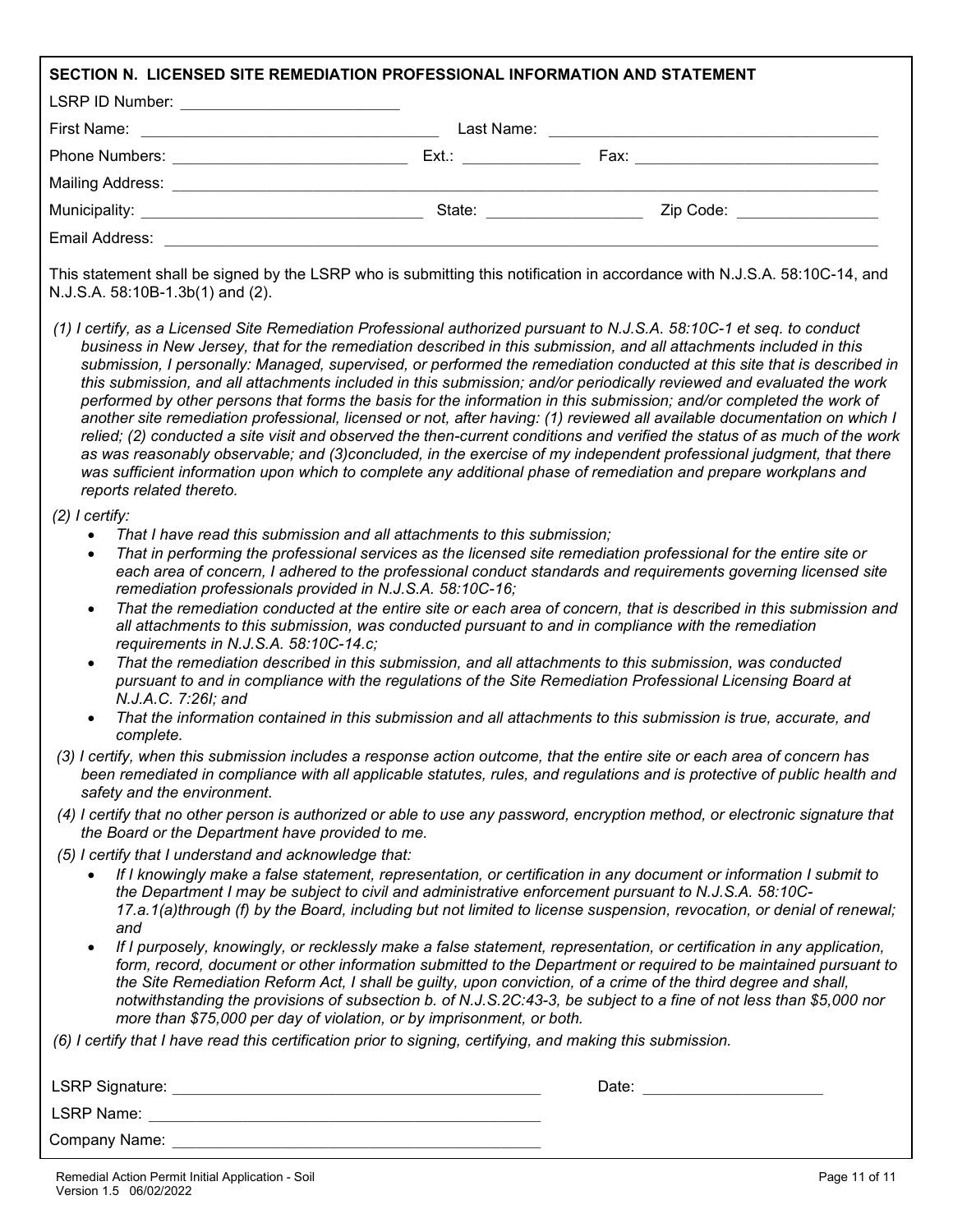#### **ADDENDUM A**

# **Additional Persons Responsible For Conducting Remediation**

| <b>Primary Contact for Permit Compliance</b>                           | Check the box if the Additional Person Responsible for Conducting the Remediation is the                                                                               |                                                                                                                                                                                                                                                                                                                                                                                                                                                                                                                                                                                                      |
|------------------------------------------------------------------------|------------------------------------------------------------------------------------------------------------------------------------------------------------------------|------------------------------------------------------------------------------------------------------------------------------------------------------------------------------------------------------------------------------------------------------------------------------------------------------------------------------------------------------------------------------------------------------------------------------------------------------------------------------------------------------------------------------------------------------------------------------------------------------|
|                                                                        |                                                                                                                                                                        | No                                                                                                                                                                                                                                                                                                                                                                                                                                                                                                                                                                                                   |
| If "No", proceed to the next section.                                  |                                                                                                                                                                        |                                                                                                                                                                                                                                                                                                                                                                                                                                                                                                                                                                                                      |
|                                                                        |                                                                                                                                                                        | No<br>$\perp$                                                                                                                                                                                                                                                                                                                                                                                                                                                                                                                                                                                        |
|                                                                        | If "Yes", check the exemption(s) that applies:                                                                                                                         |                                                                                                                                                                                                                                                                                                                                                                                                                                                                                                                                                                                                      |
| property before May 7, 2009                                            | Government entity (e.g., departments, agencies, and public universities)<br>A person not liable pursuant to the Spill Act that purchased contaminated                  |                                                                                                                                                                                                                                                                                                                                                                                                                                                                                                                                                                                                      |
|                                                                        | $\Box$ A person that conducted remediation at their primary or secondary residence<br>Owner or operator of a child care center                                         |                                                                                                                                                                                                                                                                                                                                                                                                                                                                                                                                                                                                      |
|                                                                        | Public school, private school, or charter school                                                                                                                       |                                                                                                                                                                                                                                                                                                                                                                                                                                                                                                                                                                                                      |
| 3.                                                                     | Identify the estimated cost of the operation, maintenance, and monitoring of the                                                                                       |                                                                                                                                                                                                                                                                                                                                                                                                                                                                                                                                                                                                      |
|                                                                        |                                                                                                                                                                        | $\Box$ No                                                                                                                                                                                                                                                                                                                                                                                                                                                                                                                                                                                            |
|                                                                        |                                                                                                                                                                        | $\square$ No                                                                                                                                                                                                                                                                                                                                                                                                                                                                                                                                                                                         |
|                                                                        | a. The amount of funds needed to operate, maintain, and monitor the engineering<br>control(s) at the site for 30 years (minimum of \$30,000 for a 30-year time frame); |                                                                                                                                                                                                                                                                                                                                                                                                                                                                                                                                                                                                      |
|                                                                        | b. The amount of funds in the RFS equals the amount of funds required to be<br>posted for RFS and Financial Assurance; and                                             |                                                                                                                                                                                                                                                                                                                                                                                                                                                                                                                                                                                                      |
|                                                                        | c. The RFS is not in the form of a self-guarantee.                                                                                                                     |                                                                                                                                                                                                                                                                                                                                                                                                                                                                                                                                                                                                      |
|                                                                        |                                                                                                                                                                        |                                                                                                                                                                                                                                                                                                                                                                                                                                                                                                                                                                                                      |
| 5.                                                                     |                                                                                                                                                                        |                                                                                                                                                                                                                                                                                                                                                                                                                                                                                                                                                                                                      |
| conform to the Financial Assurance format.                             |                                                                                                                                                                        | As indicated in Section F above, an electronic copy of the completed Remediation Cost Review and RFS/FA Form<br>with a detailed cost estimate should be attached. Also, please be sure to provide one of the following as indicated in<br>Section F above: attach the <b>original</b> Financial Assurance mechanism (hard copy), including any Amendments, to the<br>Soil RAP Application; the date the original Financial Assurance mechanism was submitted to the NJDEP; or an<br>electronic copy of the existing RFS mechanism that is being used as the Financial Assurance and the amendment to |
|                                                                        | 6. What is the Financial Assurance Mechanism? (check all that apply)                                                                                                   |                                                                                                                                                                                                                                                                                                                                                                                                                                                                                                                                                                                                      |
| <b>Remediation Trust Fund</b><br><b>Environmental Insurance Policy</b> | Line of Credit<br>Letter of Credit                                                                                                                                     | <b>Surety Bond</b>                                                                                                                                                                                                                                                                                                                                                                                                                                                                                                                                                                                   |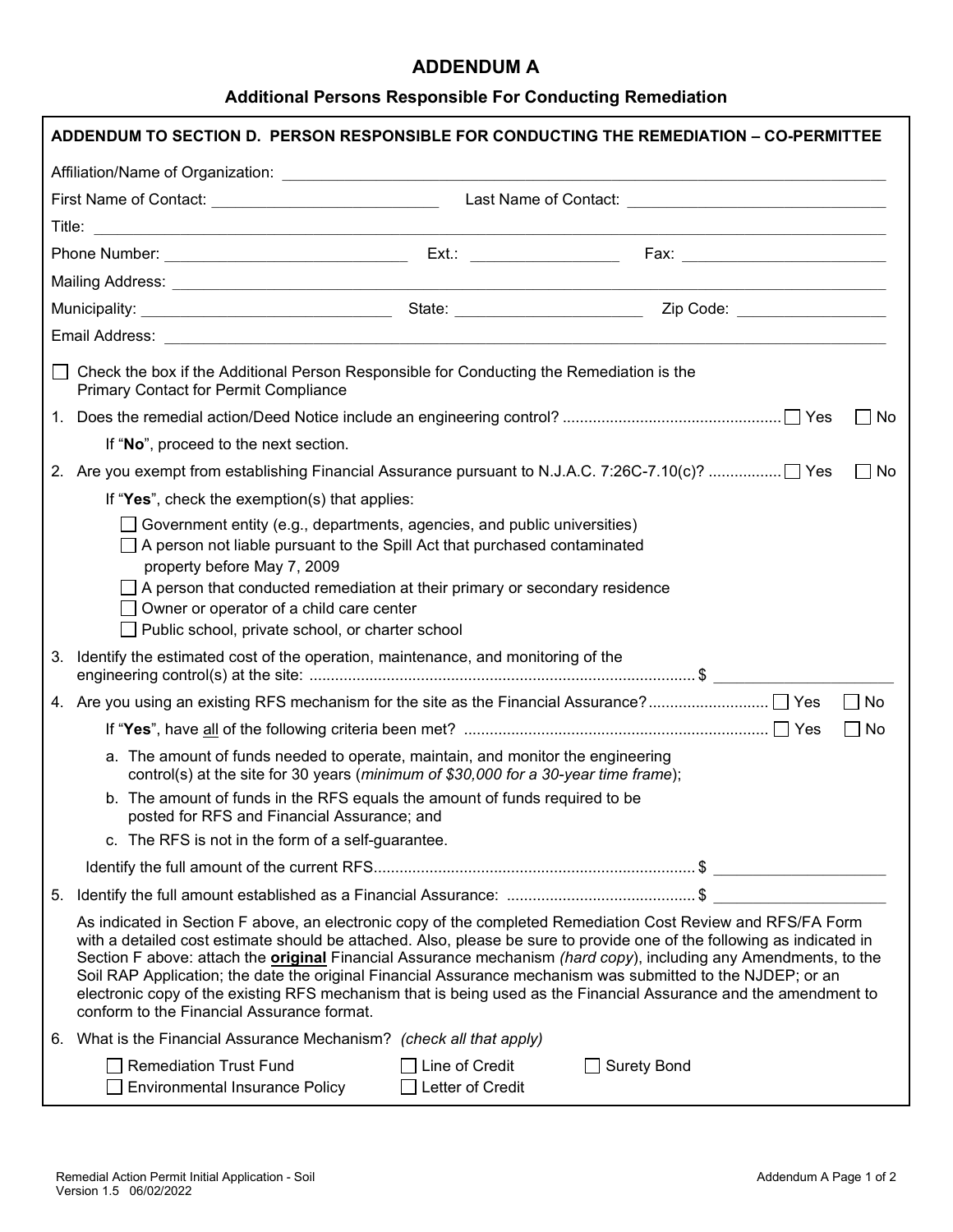# **ADDENDUM A**

| Contact information at the financial institution for the Financial Assurance:                                                                                                                                                                                                                                                                                                                                                                                                                                                                                                                                                             |                                |                                                                                                                                  |
|-------------------------------------------------------------------------------------------------------------------------------------------------------------------------------------------------------------------------------------------------------------------------------------------------------------------------------------------------------------------------------------------------------------------------------------------------------------------------------------------------------------------------------------------------------------------------------------------------------------------------------------------|--------------------------------|----------------------------------------------------------------------------------------------------------------------------------|
|                                                                                                                                                                                                                                                                                                                                                                                                                                                                                                                                                                                                                                           |                                |                                                                                                                                  |
|                                                                                                                                                                                                                                                                                                                                                                                                                                                                                                                                                                                                                                           |                                |                                                                                                                                  |
|                                                                                                                                                                                                                                                                                                                                                                                                                                                                                                                                                                                                                                           |                                |                                                                                                                                  |
|                                                                                                                                                                                                                                                                                                                                                                                                                                                                                                                                                                                                                                           |                                |                                                                                                                                  |
|                                                                                                                                                                                                                                                                                                                                                                                                                                                                                                                                                                                                                                           |                                |                                                                                                                                  |
|                                                                                                                                                                                                                                                                                                                                                                                                                                                                                                                                                                                                                                           |                                |                                                                                                                                  |
|                                                                                                                                                                                                                                                                                                                                                                                                                                                                                                                                                                                                                                           |                                |                                                                                                                                  |
| ADDENDUM TO SECTION L. PERSON RESPONSIBLE FOR CONDUCTING THE REMEDIATION INFORMATION AND<br><b>CERTIFICATION</b><br>Full Legal Name of the Person Responsible for Conducting the Remediation:                                                                                                                                                                                                                                                                                                                                                                                                                                             |                                |                                                                                                                                  |
|                                                                                                                                                                                                                                                                                                                                                                                                                                                                                                                                                                                                                                           |                                |                                                                                                                                  |
|                                                                                                                                                                                                                                                                                                                                                                                                                                                                                                                                                                                                                                           |                                |                                                                                                                                  |
|                                                                                                                                                                                                                                                                                                                                                                                                                                                                                                                                                                                                                                           |                                |                                                                                                                                  |
|                                                                                                                                                                                                                                                                                                                                                                                                                                                                                                                                                                                                                                           |                                |                                                                                                                                  |
|                                                                                                                                                                                                                                                                                                                                                                                                                                                                                                                                                                                                                                           | State: _______________________ | Zip Code: _____________                                                                                                          |
|                                                                                                                                                                                                                                                                                                                                                                                                                                                                                                                                                                                                                                           |                                |                                                                                                                                  |
| in accordance with Administrative Requirements for the Remediation of Contaminated Sites rule at N.J.A.C. 7:26C-1.5(a).                                                                                                                                                                                                                                                                                                                                                                                                                                                                                                                   |                                | This certification shall be signed by the person responsible for conducting the remediation who is submitting this notification  |
| I certify under penalty of law that I have personally examined and am familiar with the information submitted herein,<br>including all attached documents, and that based on my inquiry of those individuals immediately responsible for obtaining<br>the information, to the best of my knowledge, I believe that the submitted information is true, accurate and complete. I am<br>am committing a crime of the fourth degree if I make a written false statement which I do not believe to be true. I am also<br>aware that if I knowingly direct or authorize the violation of any statute, I am personally liable for the penalties. |                                | aware that there are significant civil penalties for knowingly submitting false, inaccurate or incomplete information and that I |
|                                                                                                                                                                                                                                                                                                                                                                                                                                                                                                                                                                                                                                           |                                |                                                                                                                                  |
|                                                                                                                                                                                                                                                                                                                                                                                                                                                                                                                                                                                                                                           |                                |                                                                                                                                  |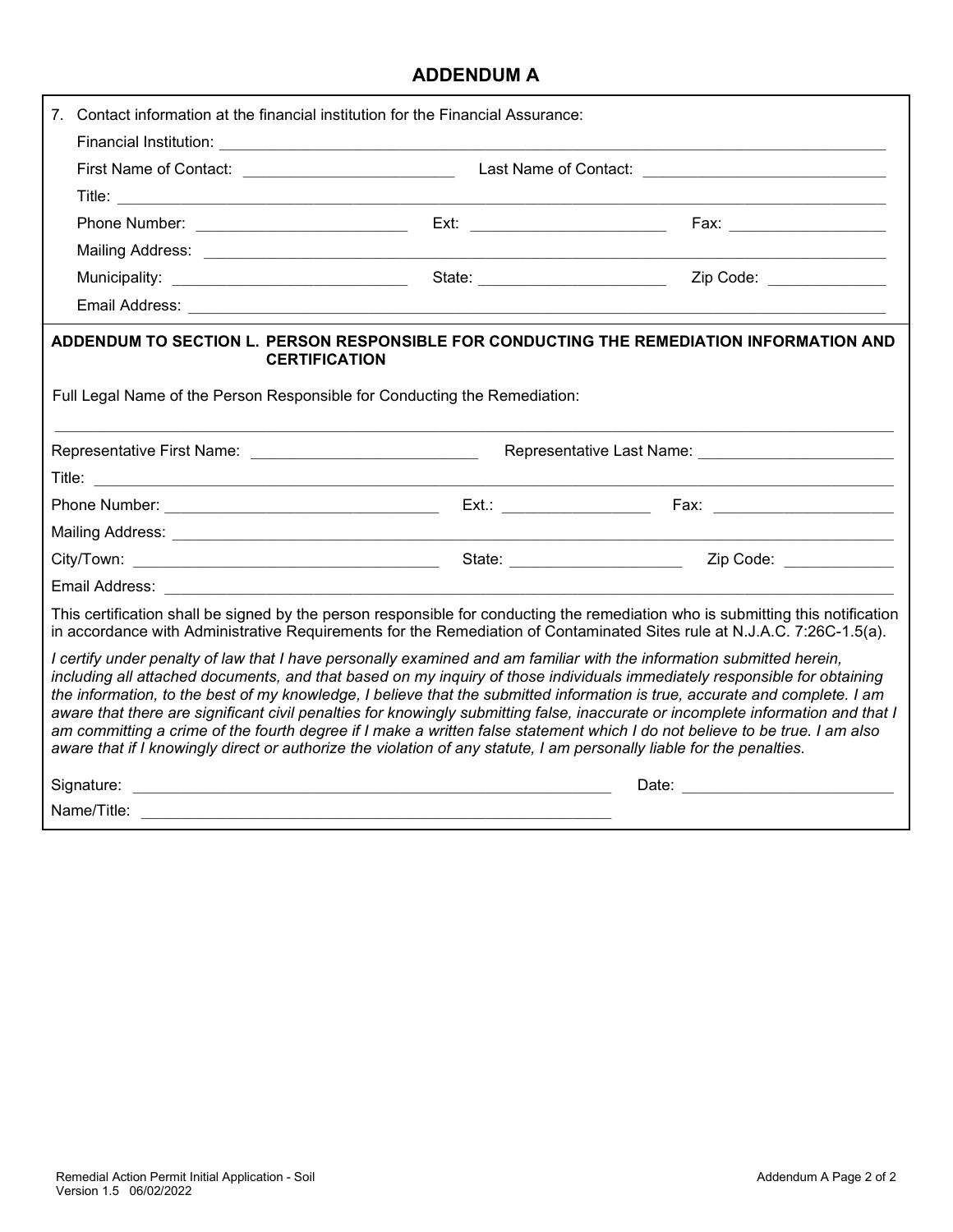#### **ADDENDUM B**

# **Additional Property Owners**

| ADDENDUM TO SECTION E. CURRENT OWNER OF THE SITE - CO-PERMITTEE                   |                                                                                                                                                                                                                                                                                                                                                                                                                                                                                                                                                                                          |                                                                                                                                                                                                                                                                                                                                    |  |  |           |  |  |  |  |  |
|-----------------------------------------------------------------------------------|------------------------------------------------------------------------------------------------------------------------------------------------------------------------------------------------------------------------------------------------------------------------------------------------------------------------------------------------------------------------------------------------------------------------------------------------------------------------------------------------------------------------------------------------------------------------------------------|------------------------------------------------------------------------------------------------------------------------------------------------------------------------------------------------------------------------------------------------------------------------------------------------------------------------------------|--|--|-----------|--|--|--|--|--|
|                                                                                   |                                                                                                                                                                                                                                                                                                                                                                                                                                                                                                                                                                                          |                                                                                                                                                                                                                                                                                                                                    |  |  |           |  |  |  |  |  |
|                                                                                   |                                                                                                                                                                                                                                                                                                                                                                                                                                                                                                                                                                                          |                                                                                                                                                                                                                                                                                                                                    |  |  |           |  |  |  |  |  |
|                                                                                   |                                                                                                                                                                                                                                                                                                                                                                                                                                                                                                                                                                                          |                                                                                                                                                                                                                                                                                                                                    |  |  |           |  |  |  |  |  |
|                                                                                   |                                                                                                                                                                                                                                                                                                                                                                                                                                                                                                                                                                                          |                                                                                                                                                                                                                                                                                                                                    |  |  |           |  |  |  |  |  |
|                                                                                   |                                                                                                                                                                                                                                                                                                                                                                                                                                                                                                                                                                                          |                                                                                                                                                                                                                                                                                                                                    |  |  |           |  |  |  |  |  |
|                                                                                   |                                                                                                                                                                                                                                                                                                                                                                                                                                                                                                                                                                                          |                                                                                                                                                                                                                                                                                                                                    |  |  |           |  |  |  |  |  |
|                                                                                   |                                                                                                                                                                                                                                                                                                                                                                                                                                                                                                                                                                                          |                                                                                                                                                                                                                                                                                                                                    |  |  |           |  |  |  |  |  |
| $\Box$ Check the box if the owner is the Primary Contact for Permit Compliance    |                                                                                                                                                                                                                                                                                                                                                                                                                                                                                                                                                                                          |                                                                                                                                                                                                                                                                                                                                    |  |  |           |  |  |  |  |  |
|                                                                                   | $\Box$ No                                                                                                                                                                                                                                                                                                                                                                                                                                                                                                                                                                                |                                                                                                                                                                                                                                                                                                                                    |  |  |           |  |  |  |  |  |
|                                                                                   | If "No", proceed to next section.                                                                                                                                                                                                                                                                                                                                                                                                                                                                                                                                                        |                                                                                                                                                                                                                                                                                                                                    |  |  |           |  |  |  |  |  |
| If "Yes", check the exemption that applies, and then proceed to the next section: |                                                                                                                                                                                                                                                                                                                                                                                                                                                                                                                                                                                          |                                                                                                                                                                                                                                                                                                                                    |  |  | $\Box$ No |  |  |  |  |  |
|                                                                                   | property before May 7, 2009<br>$\Box$ Owner or operator of a child care center<br>Public school, private school, or charter school<br>at the location of the site                                                                                                                                                                                                                                                                                                                                                                                                                        | Government entity (e.g., departments, agencies, and public universities)<br>$\Box$ A person not liable pursuant to the Spill Act that purchased contaminated<br>$\Box$ A person that conducted remediation at their primary or secondary residence<br>Owner or operator of a small business responsible for conducting remediation |  |  |           |  |  |  |  |  |
| 3.                                                                                |                                                                                                                                                                                                                                                                                                                                                                                                                                                                                                                                                                                          | Do you represent a homeowner association or a condominium association pursuant to the                                                                                                                                                                                                                                              |  |  | $\Box$ No |  |  |  |  |  |
|                                                                                   | should be attached as indicated in Section F above.                                                                                                                                                                                                                                                                                                                                                                                                                                                                                                                                      | If "Yes", an electronic copy of the association's annual budget that includes funds for<br>the operation, maintenance, and monitoring of the engineering control(s) at the site                                                                                                                                                    |  |  |           |  |  |  |  |  |
|                                                                                   |                                                                                                                                                                                                                                                                                                                                                                                                                                                                                                                                                                                          | 4. Identify the estimated cost of the operation, maintenance, and monitoring of the                                                                                                                                                                                                                                                |  |  |           |  |  |  |  |  |
|                                                                                   |                                                                                                                                                                                                                                                                                                                                                                                                                                                                                                                                                                                          |                                                                                                                                                                                                                                                                                                                                    |  |  |           |  |  |  |  |  |
|                                                                                   |                                                                                                                                                                                                                                                                                                                                                                                                                                                                                                                                                                                          |                                                                                                                                                                                                                                                                                                                                    |  |  | П<br>No   |  |  |  |  |  |
|                                                                                   |                                                                                                                                                                                                                                                                                                                                                                                                                                                                                                                                                                                          | a. The amount of funds needed to operate, maintain, and monitor the engineering<br>control(s) at the site for 30 years (minimum of \$30,000 for a 30-year time frame);                                                                                                                                                             |  |  |           |  |  |  |  |  |
|                                                                                   | RFS and Financial Assurance; and                                                                                                                                                                                                                                                                                                                                                                                                                                                                                                                                                         | b. The amount of funds in the RFS equals the amount of funds required to be posted for                                                                                                                                                                                                                                             |  |  |           |  |  |  |  |  |
|                                                                                   | c. The RFS is not in the form of a self-guarantee.                                                                                                                                                                                                                                                                                                                                                                                                                                                                                                                                       |                                                                                                                                                                                                                                                                                                                                    |  |  |           |  |  |  |  |  |
|                                                                                   |                                                                                                                                                                                                                                                                                                                                                                                                                                                                                                                                                                                          |                                                                                                                                                                                                                                                                                                                                    |  |  |           |  |  |  |  |  |
| 6.                                                                                |                                                                                                                                                                                                                                                                                                                                                                                                                                                                                                                                                                                          |                                                                                                                                                                                                                                                                                                                                    |  |  |           |  |  |  |  |  |
|                                                                                   | As indicated in Section F above, an electronic copy of the completed Remediation Cost Review and RFS/FA Form<br>should be attached. Also, please be sure to provide one of the following as indicated in Section F above: attach the<br>original Financial Assurance mechanism (hard copy), including any Amendments, to the Soil RAP Application; the<br>date the original Financial Assurance mechanism was submitted to the NJDEP; or an electronic copy of the existing<br>RFS mechanism that is being used as the Financial Assurance and the amendment to conform to the Financial |                                                                                                                                                                                                                                                                                                                                    |  |  |           |  |  |  |  |  |

Assurance format.